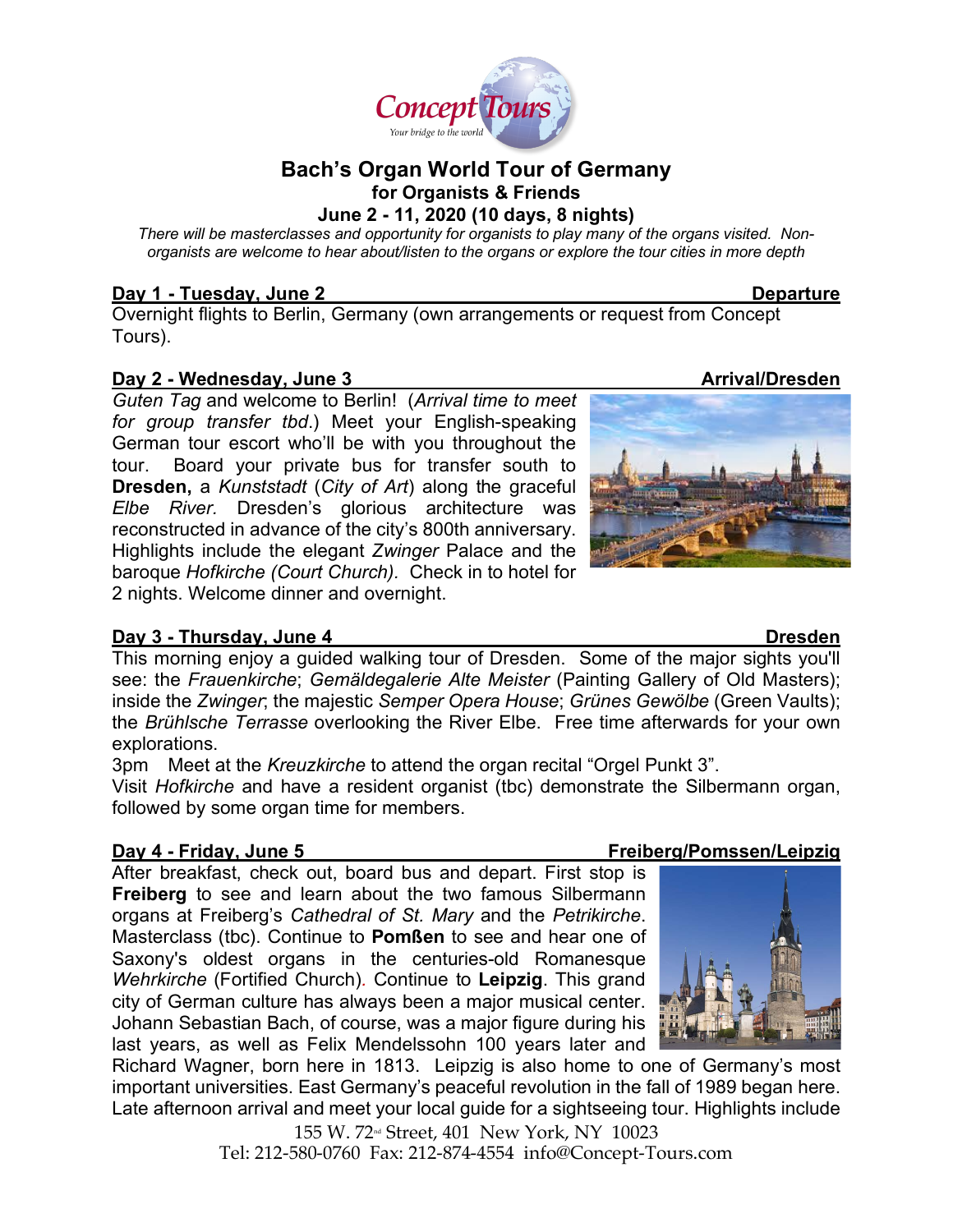*Thomaskirche*, where Bach was Cantor and Director of Music for the last 27 years of his life; the baroque *Nikolaikirche*; *Mendelssohn House*; and *Zum Arabischen Coffe Baum*, which since it opened in 1694 has served as a meeting place for Robert Schumann, Richard Wagner, Goethe, and many others. Check in to your hotel for 3 nights. Group dinner tonight.

## **Day 5 - Saturday, June 6 Naumburg/Leipzig**

Full day excursion to **Naumburg** to visit the *Naumburg Dom* with its 13th century *Stifterfiguren* (*Founders' Statues*). Then walk to *Stadtkirche St. Wenzel* to attend *the* "Orgel Punkt 12" recital and have a brief overview about the organ. After lunch (on own), return to Wenzelskiche to play the magnificent Hildebrandt organ, the organ with the closest connection to J. S. Bach. If available, you may visit the Ladegast organ at St. Marien-Magdalenen-Kirche that was built in 1869 and has not been changed since.

Return to Leipzig in late afternoon. Option to attend Evensong at Thomaskirche.

## **Day 6 - Sunday, June 7 Leipzig**

Optional - attend 9:30 am service at *Thomaskirche*.

Depart (time tbd) to the *Schlosskirche* (castle church) in **Altenburg** to see and play the Trost organ that Bach played in 1739. Onto the small town of **Störmthal** and its village church to play its Hildebrandt organ (still in original condition), which was inspected and dedicated by Bach. Return to Leipzig. Balance of the day is free. Optional - attend evening service at *Thomaskirche.*

# **Day 7 - Monday, June 8 Berlin**

After breakfast, check out and board your bus for the three hour drive to **Berlin**. En route visit **Rotha** with its two lesser-known Silbermann organs at the churches of St. Mary's and St. George's, and possibly **Merseburg** for the famous Ladegast organ in Merseburg Cathedral: Liszt wrote his Fantasie and Fugue on Bach for that organ. Late afternoon arrival in Berlin; meet your local guide who will take you on a 3-hour guided tour of Berlin. Highlights include the *Brandenburger Tor* (*Brandenburg Gate*); the *Reichstag* (*Parliament*); *Checkpoint Charlie* and its museum (with artifacts from the city's post WWII period); a fragment of the notorious *Berlin Wall*; *Die Siegessäule* (*Victory Column*); the *Tiergarten* (Berlin's largest park); *Gendarmenmarkt* (Berlin's most beautiful square) and *Potsdamer Platz* (*Potsdam Square*, the old and new center of Berlin).

Group dinner tonight, overnight in Berlin for 3 nights.